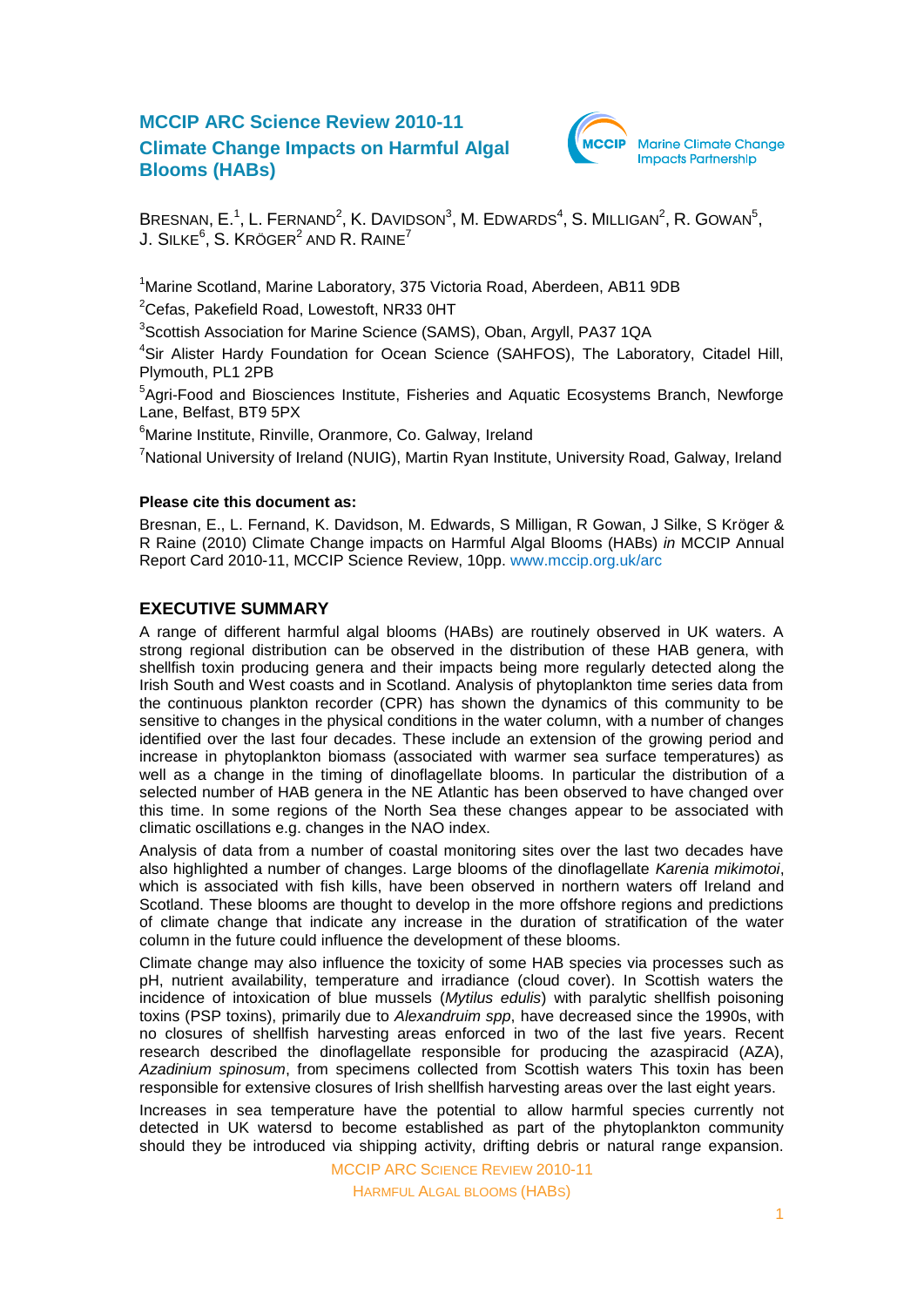There is a high natural variability associated with HAB events, particularly with respect to local hydrographic conditions, therefore any changes in temperature, salinity, water column stability or precipitation have the potential to impact the dynamics of HABs in UK waters through direct or indirect effects. Changes in UK waters may also be driven by offshore influences. Changes in the circulation of the subpolar gyre influence the ecosystem structure on the eastern margin of the North Atlantic and hence the Northern North Sea.

The influence of some climate change impacts such as ocean acidification remains unknown.

#### **FULL REVIEW**

## **Background**

Algal blooms are a natural part of the seasonal phytoplankton cycle in UK waters. Some blooms can have a negative impact on the ecosystem or the local economy. These algal blooms have been given the name Harmful Algal Blooms (HABs). For example the dinoflagellate *Karenia mikimotoi*, forms high biomass blooms which can generate mortalities of farmed fish due to clogging of gills, deoxygenation and ichtyotoxin production. These blooms can also impact the benthos through the anoxic conditions that occur during bloom decay. Other HAB genera may be harmful at much lower densities. These include the shellfish toxin producers which are routinely detected in Irish and Scottish waters, and to a lesser extent in Northern Ireland, England and Wales. Examples of these low biomass HABs include species from the dinoflagellate genera *Alexandrium,* associated with the production of paralytic shellfish poisoning (PSP) toxins and *Dinophysis*, associated with the production of lipophillic shellfish toxins (LSTs). The toxins responsible for diarrhetic shellfish poisoning (DSP) are included in the LST grouping. Species from the diatom genus *Pseudo-nitzschia* are associated with the production of domoic acid (DA), the toxin responsible for amnesic shellfish poisoning (ASP). Even at low cell densities, the accumulation of toxins from these HAB genera in shellfish flesh may pose a risk to humans if these shellfish are consumed. Closures of shellfish harvesting areas are enforced under EU legislation (EC/853/2004, EC/2074/2005 and EC/1664/2006) when shellfish toxicity exceeds defined concentrations with a resulting economic impact on the shellfish farmers. Finally, the haptophyte *Phaeocystis* is also considered a HAB species, as bloom decay results in unsightly foam on beaches.

Data from a number of different coastal monitoring programmes in the UK and Ireland as well as from the Continuous Plankton Recorder (CPR) operated by the Sir Alister Hardy Foundation of Ocean Science (SAHFOS) have identified regional variations, interannual variability and changes over time within the distribution of selected HAB species around the UK and Irish coast.

## **1. What is already happening?**

Long term decadal time series are required to examine the relationship between climate and HABs in UK and Irish Waters. The longest time series currently available in the UK is that from the CPR operated by SAHFOS. Analysis of this time series has highlighted the sensitivity of the plankton community in the North Sea to climatic and physical influences. It has identified two anomalies in the phytoplankton community in the North Sea over the last forty years (Edwards et al. 2002). The first, termed the "cold boreal anomaly" was observed at the end of the 1970s, associated with a temperature and salinity minima. It is believed to be associated with a pulse of water from the east Greenland Sea entering the sub polar gyre and its subsequent circulation around the North Atlantic (Edwards et al. 2002). Analysis of North Sea phytoplankton CPR data from this period associates this anomaly with low phytoplankton biomass assessed by the phytoplankton colour index (PCI) and certain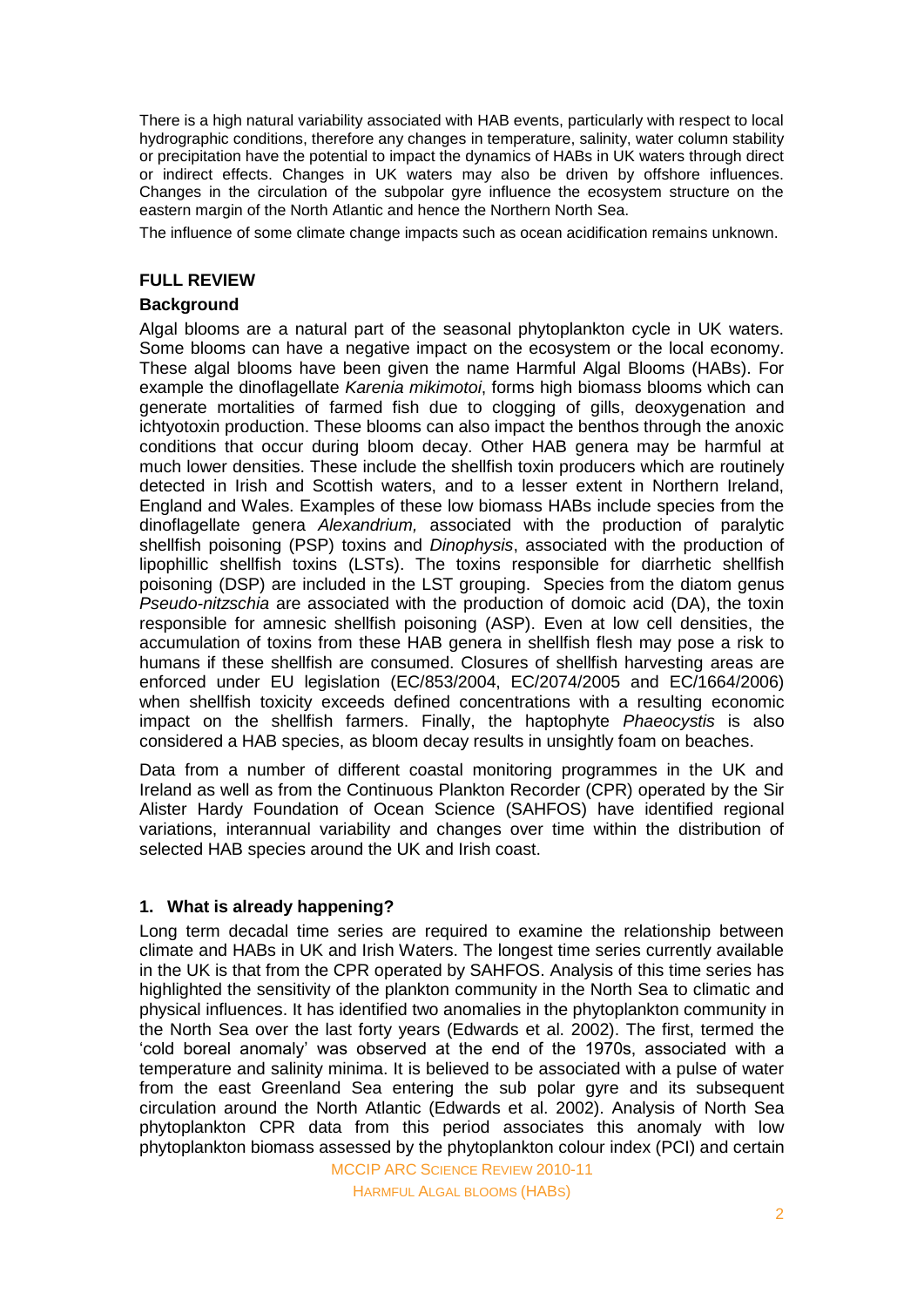key species observed only in low abundance (Edwards et al. 2002). This time series also identifies a "warm temperate" event associated with high salinities and temperatures in the late 1980s. Marked synchronous changes in the duration of the phytoplankton growing season were observed in both the North Sea and Baltic from the CPR and other time series (Edwards et al. 2002, Alheit et al. 2005, Edwards et al. 2006, Wiltshire et al. 2008). This event has been termed a regime shift due to its synchronous impact within the N.E. Atlantic area and has been associated with a positive phase of the North Atlantic Oscillation associated with warming sea surface temperatures (Edwards et al. 2002). A study of individual phytoplankton groups have shown increased temperatures to influence the phenology of dinoflagellates, which have been observed to bloom earlier in the North Sea (Edwards and Richardson 2004). A review of HAB data from the CPR shows the distribution of HABs in the North Sea to have altered since the 1960s in response to climatic oscillations with a general decrease in abundance observed along the east coast of the UK (Regions 1 and 2) (Edwards et al. 2006). The geographic regions mentioned throughout this chapter are those as shown as the regional section in the main card.

A number of coastal monitoring programmes have been in operation around the UK coast and Irish coasts since the mid 1990s. These time series reveal a strong regional distribution for some shellfish toxin producing genera as well as providing observations of HAB events. These data highlight the probability that any climatic influence on the development and/or distribution of HABs will be likely to have a regional impact. It should be noted that Region 8 is infrequently monitored aside from satellite imaging and CPR sampling.

## **Shellfish toxin producing HABs**

#### *Paralytic shellfish poisoning toxins*

A distinct regional distribution can be observed in the distribution of the PSP causative organism *Alexandrium,* with shellfish toxin accumulation being more prevalent in Scottish waters (Regions 1, 6 and 7) than elsewhere in Britain and Ireland. Recent investigations into the diversity of *Alexandrium* has confirmed the widespread presence of the potent PSP toxin producing *Alexandrium tamarense*  (Group I) strain and provided the first records of the distribution of the non toxin producing *A. tamarense* (Group III) strain these regions (Collins *et al*. 2009, Brown *et al*. in press). PSP toxicity in Regions 3 and 4 and in Irish waters has been associated with *A. minutum* (Percy 2006, Touzet *et al*. 2008) with high biomass *Alexandrium* blooms identified as *A. minutum* as well as *A. tamarense* (Group III) strain (Ni Rathaille 2007). PSP events along the south and western coasts of Ireland have been restricted to a single area where a cyst bed of *Alexandrium* is present. The extension of toxicity outside this area has not been observed.

A decrease in PSP toxicity in Scottish shellfish has been observed over the period since monitoring began in 1990 (Bresnan *et al*. 2008a), with closures of *Mytilus edulis* harvesting areas being enforced as a result of elevated concentrations of PSP toxins in shellfish flesh in only three of the last five years.

#### *Lipophilic shellfish toxins*

The dinoflagellate genus *Dinophysis* also shows a non homogeneous regional distribution around Britain and Ireland. *Dinophysis* species generated DSP closures of shellfish harvesting areas have to be routinely enforced along the south and west coast of Ireland, west coast of Scotland, Orkney and Shetland Isles (Regions 1, 5, 6, 7). Closures for DSP are less frequently enforced in Regions (2, 3 and 4). There is a striking relationship between the occurrence of DSP in shellfish and water column stratification around Britain and Ireland, with DSP toxicity seldom recorded in tidally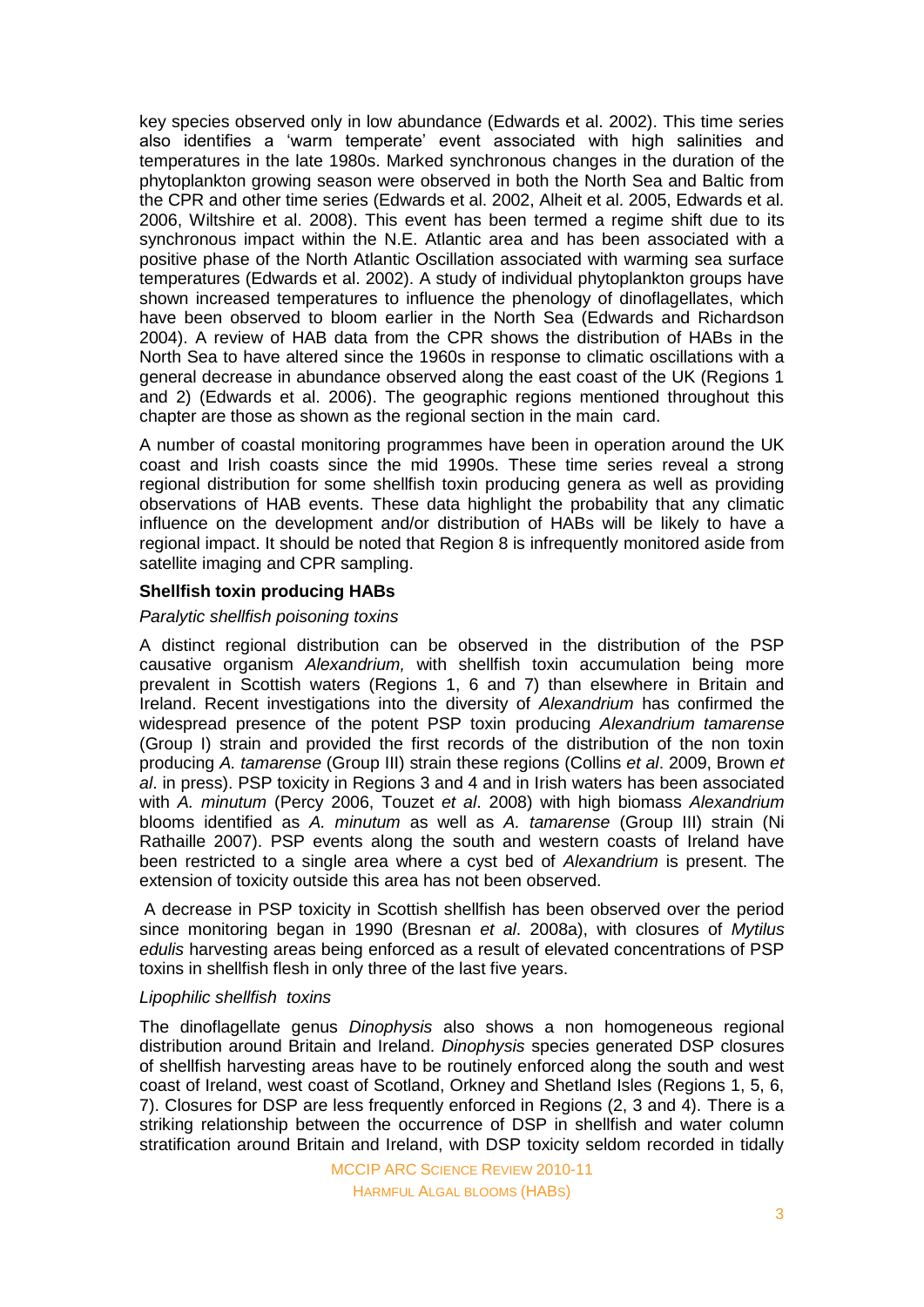mixed waters. Analysis of monitoring and CPR data has revealed considerable decadal variation in the distribution of *Dinophysis* in Regions 1, with a decrease in abundance in this area since the 1970s (Edwards *et al*. 2006). Other LSTs, e.g. Pectenotoxins (PTX) and Yessotoxins (YTX) have also been detected in Scottish shellfish (Regions 1,5,6 and7) (Stobo *et al*. 2008) but closures of shellfish harvesting areas have yet to be enforced due to high concentrations of these toxins.

The shellfish toxin Azaspiracid (AZA) which has caused widespread shellfish closures in Irish waters since its detection in the mid 1990"s has also been detected in Scottish shellfish from Regions 1,5,6 and 7 (Stobo *et al.* 2008). A newly described dinoflagellate species, *Azadinium spinosum,* was isolated and identified from Region 1 (Tillman *et al.* 2009). This species has been shown to produce Azaspiracid and is potentially a causative organism of the toxicity in shellfish.

#### *Amnesic shellfish poisoning toxins*

The diatom genus *Pseudo-nitzschia* is associated with the production of domoic acid (DA), the toxin responsible for ASP. This diatom is a widespread component of the Scottish phytoplankton community in Regions 1, 6 and 7 (Fehling *et al.* 2006, Brown and Bresnan 2008 and Bresnan et al 2008b). *P. australis* and *P. seriata* have been confirmed as DA producers from cell isolates generated from region 6, with the level of toxicity being related to environmental factors such as the form of nutrient limitation and available irradiance (Fehling *et al.* 2004, 2005). Similar observations of *P. australis* in south western Irish coastal locations have resulted in ASP in farmed shellfish.

## *Fish killing HAB species*

The dinoflagellate *K. mikimotoi* is a typical component of the summer phytoplankton community in UK and Irish waters usually at low densities at coastal monitoring sites. However, offshore high biomass blooms of *K. mikimotoi* are common in the English Channel associated with thermal fronts (Pingree *et al.* 1975, Holligan *et al.* 1984, Kelly Gerreyn *et al.* 2004). In more northern latitudes relatively few early records of *K. mikimotoi* attaining bloom densities exist. A bloom of *K. mikimotoi* in the Clyde Sea area did result in fish kills in 1980 (Jones *et al.* 1982, Roberts *et al.* 1983, Potts and Edwards 1987) and a sizeable population was observed on the southern Malin Shelf in summer 1996 (Gowen et al 1998). *K. mikimotoi* assumed reduced significance in Scottish waters for nearly two decades. However, in the last decade reported bloom incidences have been more frequent with events of red tide proportions being observed in 1999 in Orkney and in 2003 in the Orkney and Shetland Islands. In 2006 an extensive and protracted bloom of *K. mikimotoi* occurred over much of the Scottish west coast and Islands (Davidson *et al.* 2009). This bloom follows a similar incident in Western Irish waters during 2005, which resulted in extensive marine mortalities of benthic and pelagic organisms (Silke et al 2005). Most recently a further *K. mikimotoi* bloom occurred on the Ayrshire coast in 2009. The increased frequency of these incidents suggests that *K. mikimotoi* may be becoming a regular threat to aquaculture in Britain and Ireland.

While incidences are rare in UK waters diatom species, particularly belonging to the genus *Chaetoceros*, may cause inappetence and mortalities of farmed fish. Examples of diatom induced mortalities include those generated by blooms of *C. wighami* and *C. debile* in Loch Torridon in 1988 and 1998 (Bruno *et al.* 1989, Treasurer *et al.* 2003).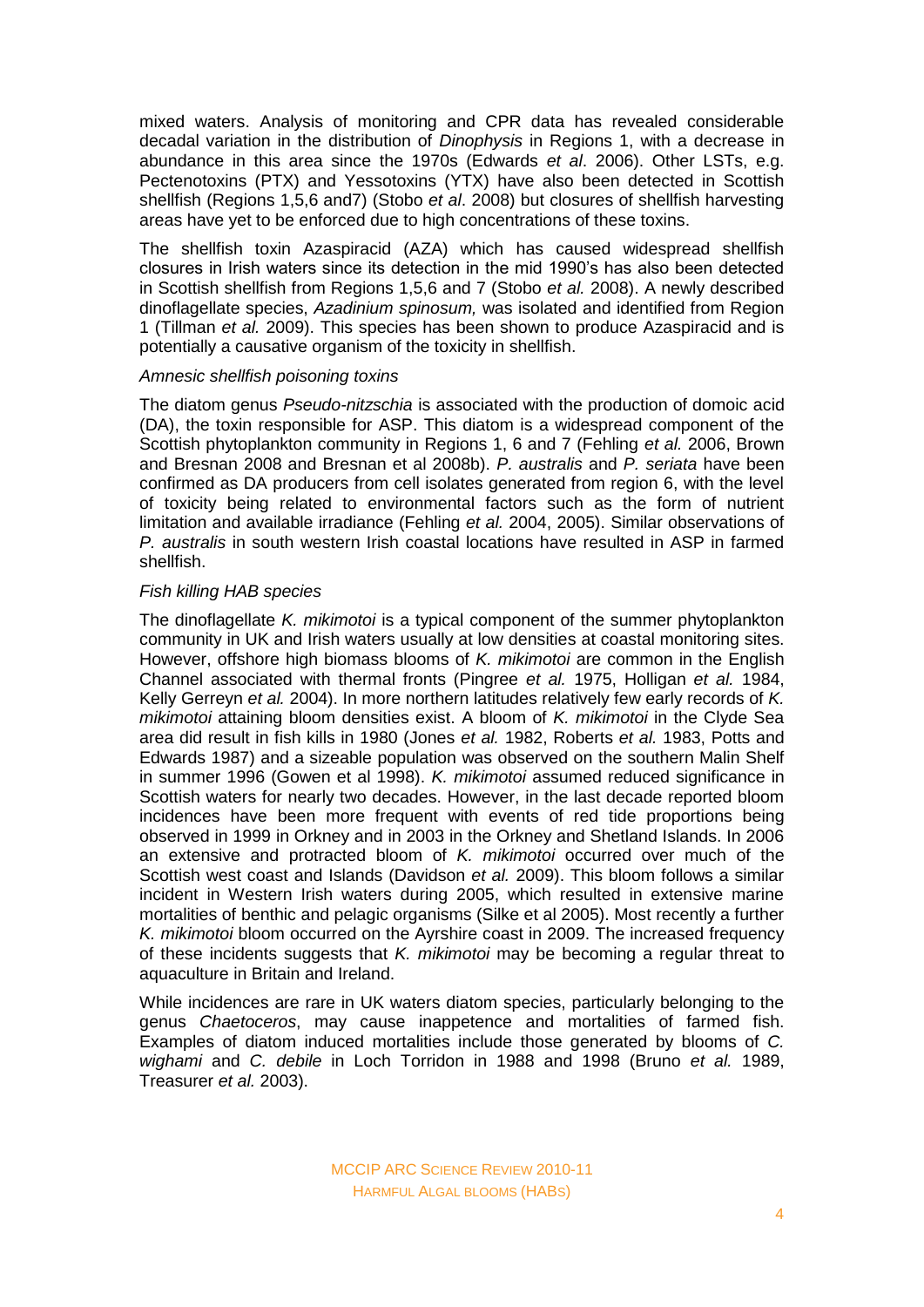Harmful microflagellate blooms in UK and Irish waters are also rare. The best documented events relate to an unidentified species known as "Flagellate X" (possibly *Heterosigma akashiwo*) which bloomed in Loch Striven in 1979 (Tett 1980) and in 1982 in Loch Fyne (Gowen *et al.* 1982). Both events were associated with mortalities of farmed salmon. "Flagellate X" has also been implicated in farmed fish mortalities on the west coast of Ireland (Doyle *et al.* 1984).

## **2. What could happen in the future?**

## **Sea level rise**

Increasing sea levels have the potential to result in localised increased coastline length as well as regional probability of more retention zones with the potential to favour the growth of HABs.

## **Sea surface temperature**

Many HAB species are flagellates, life forms that are favoured by increased temperatures though direct influences on enzymatic rate processes and indirectly through increased stability of the water column. Increased temperatures may facilitate the introduction or natural range expansion of HAB species from more southerly areas. Examples of these are *Gymnodinium catenatum*, a PSP toxin producer frequently observed in Spanish waters and *Ostreopsis*, a toxin-producing benthic dinoflagellate which is now known to have a European distribution outside of the Mediterranean. However difficulties in predicting rates of range expansion and long distance dispersal events make it difficult to anticipate when or if, these species will appear in UK waters. Nevertheless, instances of the growth of *Coolia monotis*, *Prorocentrum lima* and toxic *Amphidinium* species may be expected to increase. Predicted temperature increases are highest in Regions 2, 3 and 4 which may present these areas with a different sensitivity towards this effect.

## **Stratification**

Increases in the duration of stratification has the potential to impact on the abundance of HABs in UK waters. The predicted earlier stratification date increases the duration of time over a year where stratified conditions favour dinoflagellate growth. This is particularly apparent from the predictions in Region 8, an area where offshore high biomass *K. mikimotoi* blooms have been hypothesized to initiate and impact coastal areas in Region 6, 7 and 1. The extension of stratification, and hence the bloom season, into what is traditionally regarded as the autumn months can potentially impact the influence of HABs on the aquaculture industry.

#### **The impact of climate change on algal toxicity**

It is known that environmental parameters such as temperature, pH, light, nutrient supply and water movement/turbulence can affect algal bloom dynamics and their toxicity. Climate change is expected to impact on these environmental parameters so it must therefore be assumed that the toxicity of harmful algal blooms will also be modulated (in addition to changes in species composition, timing and spatial extent of blooms as discussed above). Recent examples of environmental parameters modulating algal growth and toxicity have been published for cyanobacterial blooms in freshwater reservoirs [\(Naselli-Flores](http://www.scopus.com/search/submit/author.url?author=Naselli-Flores%2c+L.&authorId=6603389429&origin=recordpage) *et al*., 2007; Davis *et al*., 2009), and it is likely that similar responses can be found in marine toxic algae. The impacts of climate change enhancing the potential for toxic algal blooms in river systems through modulating of environmental parameters such as flow rates and nutrient concentrations has also been highlighted.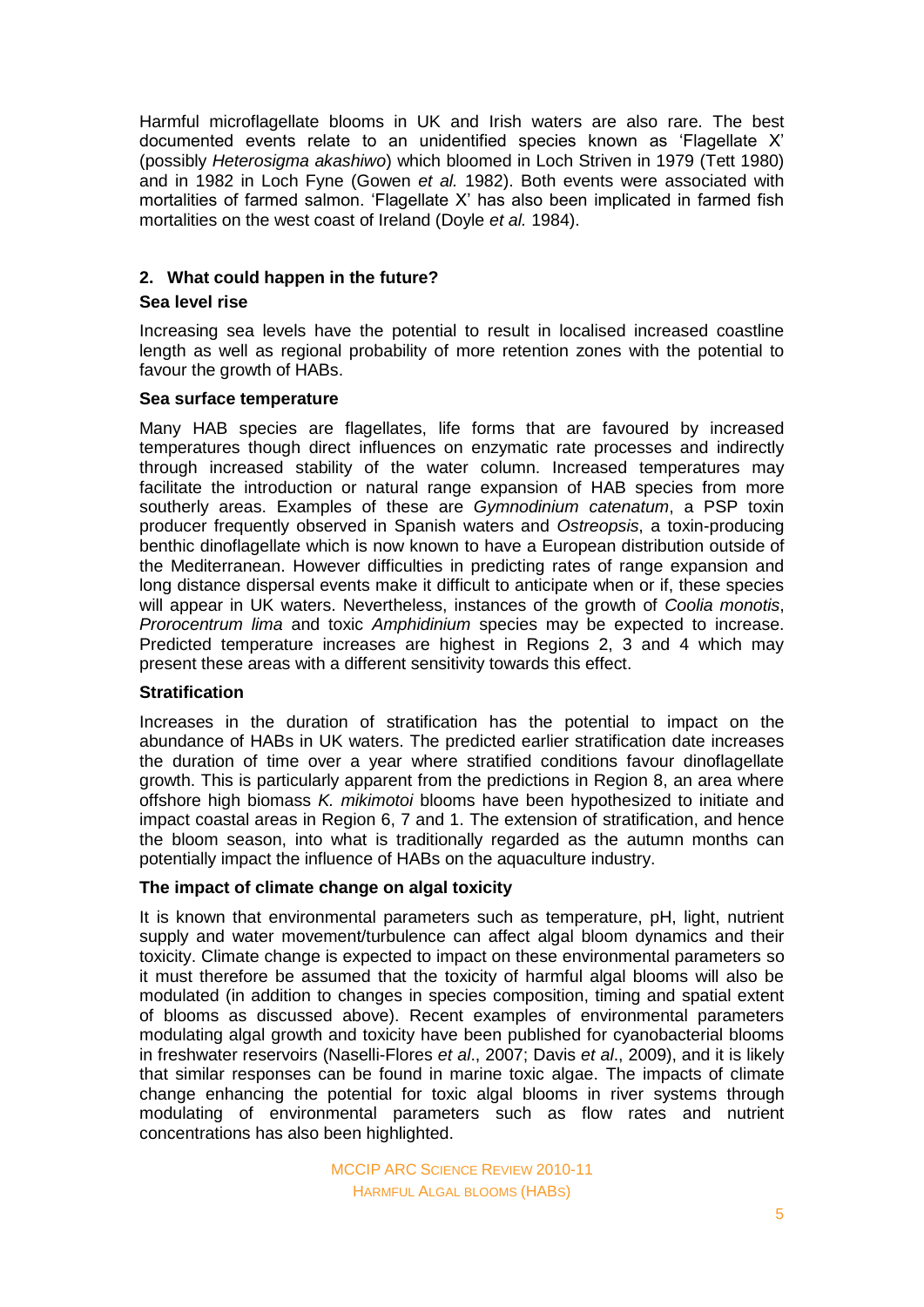#### **Ocean acidification and multiple pressures**

The influence of increasing ocean acidification on the phytoplankton community (including HABs) has yet to be fully investigated. Increased  $CO<sub>2</sub>$  concentrations will influence the abundance of pH sensitive species; however, impacts from ocean acidification may also be less obvious. A lower pH has the potential to influence the speciation of nutrients (e.g. nitrogen, phosphate and silica) important for phytoplankton growth (Turley *et al*. 2009). In addition some phytoplankton groups with a low affinity for  $CO<sub>2</sub>$  could be favoured by increasing concentrations of  $CO<sub>2</sub>$ (Rost *et al*. 2008), thereby altering diversity within the phytoplankton community.

One other relevant factor is that of multiple pressures. Jackson (2008) discussed the impacts that multiple changes and pressures brought to bear on the marine environment, of which climate change is one, will lead to shifts in microbially dominated ecosystems with boom and bust cycles of dinoflagellate blooms, some of which may produce toxins.

#### **Changes in offshore circulation**

Changes in offshore circulation can influence the abundance and diversity of phytoplankton in UK waters. Impacts from this have already been identified in Region 1 where influx of polar water into the North Sea in the late 1970s resulted in a decrease in phytoplankton abundance, with one species *Ceratium macroceros* being lost from the North Sea dinoflagellate community (Edwards *et al*. 2002). Changes in the circulation of the subpolar gyre may influence variability in ecosystem structure on the eastern margin of the North Atlantic (Hatún *et al*. 2009) and should be considered when interpreting longer term phytoplankton time series data as well as making predictions for the future. Whitehead *et al*., (2009) and the studies into the impact of regional climate change on HABs in the northeast Atlantic concluded that HABs in Norwegian coastal waters and the Skagerrak are particularly sensitive to climate induced changes in temperature, salinity, and the North Atlantic Oscillation (NAO) (Edwards *et al*., 2006). McDermott and Raine (2006) give indications of which species, or more accurately which groups of species, from the genus of large dinoflagellates *Ceratium* could be used as evidence of such changes.



#### **3. Confidence in the science**

*What is already happening: Medium*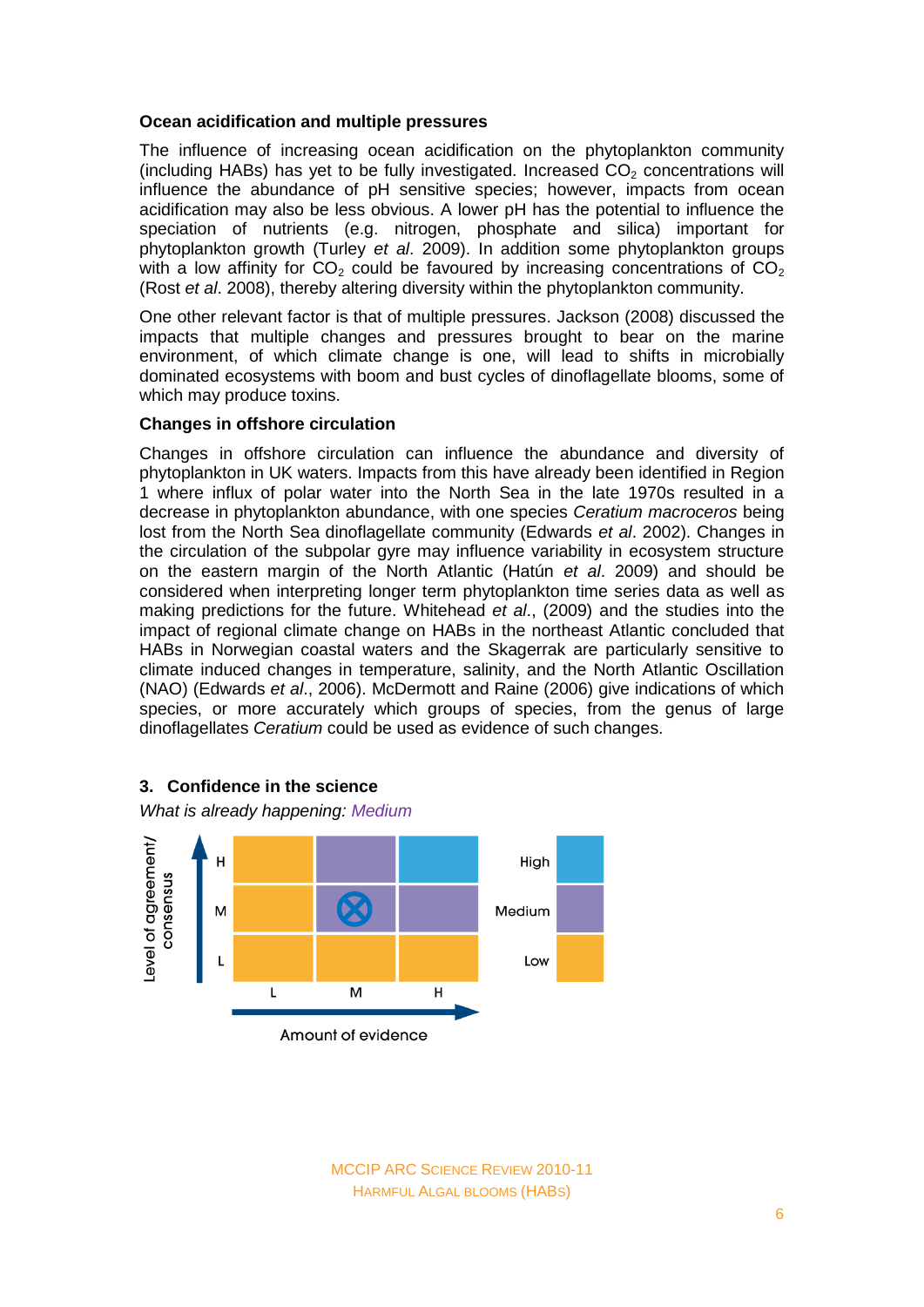*What could happen: Low*



Coastal monitoring data since the 1990s has shown a high degree of variability in the incidence of HABs around the UK coast. The impact from some HAB genera (e.g. *Alexandrium*) appears to be decreasing. There is the possibility that species predominance may change in the future and thus it is likely that while there may be an increase in events in some areas, others will experience a decrease.

## **4. Knowledge gaps**

The top priority knowledge gaps that need to be addressed in the short term to provide better advice to be given to policy makers are:

- *1.* The majority of HAB monitoring is performed in coastal areas. The role of advection from the offshore in seeding blooms in coastal areas requires further attention.
- *2.* Limited work has been performed in modelling different HAB species in UK waters. It is therefore difficult to predict the response of different HAB groups and genera to the influences of climate change.
- *3.* The impact of increasing ocean acidification on UK HAB species has yet to be investigated.
- *4.* Ichtyotoxic species such as *Karenia mikimotoi* have yet to be investigated to a level that would allow a proper evaluation of their impacts on the marine ecosystem (including critical life phases of exploited species).

## **5. Socio-economic impacts**

Increased HAB events may have a direct detrimental effect on ecosystems and they can often have a direct commercial impact on aquaculture industry as both shellfish and fish farms can be affected by HABs. Predictions of future food consumption indicate that these two sources will be of much greater importance in the future.

Predicted strengthening of shellfish toxin regulatory levels will have a large impact on shellfish harvesting activities.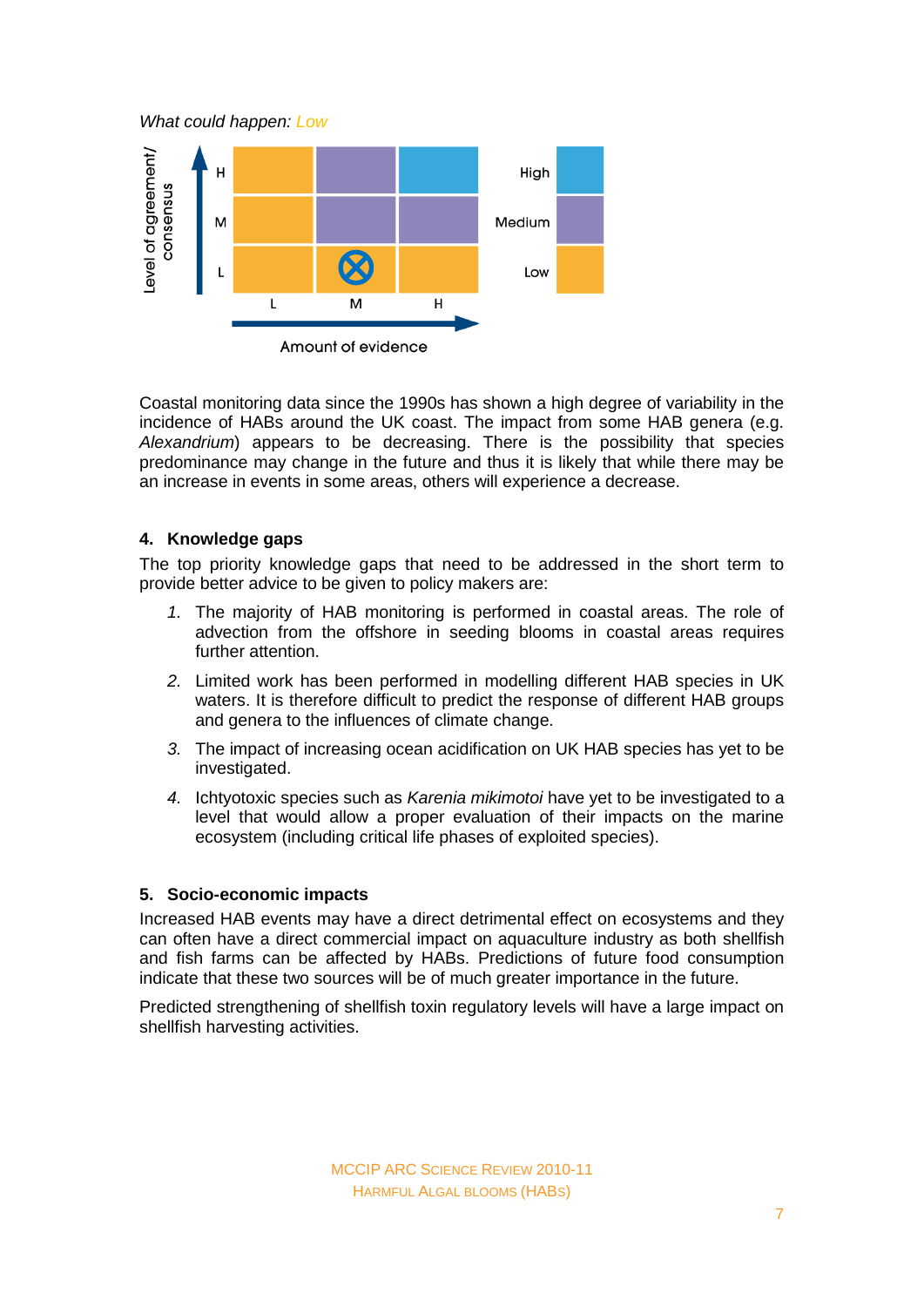## **6. References**

- Alheit J., Mollmann C., Dutz J., Kornilovs G., Loewe P., Mohrholz V. and Wasmund N. (2005) Synchronous ecological regime shifts in the central Baltic and the North Sea in the late 1980s. *ICES Journal of Marine Science*, **62**, 1205 - 1215.
- Bresnan E., Turrell E. A. and Fraser S. (2008a) Monitoring PSP and *Alexandrium* hotspots in Scottish waters. In: Proceedings of the 12<sup>th</sup> International Conference on Harmful Algae. (Moestrup, Ø., G. Doucette, G., Enevoldson, H., Godhe, A., Hallegraeff, G., Luckas, B., Lundholm, N., Lewis, J., Rengefors, K., Sellner, K., Steidinger, K., Tester, P. & Zingone, A., editors), Intergovernmental Oceanographic Commission of UNESCO, Copenhagen, 51-54.
- Bresnan E., Davidson K., Gowen R., Higman W., Lawton L., Lewis J., Percy L., McKinney A., Milligan S., Shammon T and Swan S (2008b) Harmful phytoplankton in UK waters: current and future organisms for concern. In: Relating Harmful Phytoplankton to Shellfish Poisoning and Human Health (Davidson K. and Bresnan E. eds), 11 – 15. [www.sams.ac.uk/research/departments/microbial-molecular/news/](http://www.sams.ac.uk/research/departments/microbial-molecular/news/Relating%20harmful%20phytoplankton%20to%20shellfish%20poisoning%20and%20human%20health.pdf) [Relating%20harmful%20phytoplankton%20to%20shellfish%20poisoning%20and%20huma](http://www.sams.ac.uk/research/departments/microbial-molecular/news/Relating%20harmful%20phytoplankton%20to%20shellfish%20poisoning%20and%20human%20health.pdf) [n%20health.pdf](http://www.sams.ac.uk/research/departments/microbial-molecular/news/Relating%20harmful%20phytoplankton%20to%20shellfish%20poisoning%20and%20human%20health.pdf) [Accessed 23/Nov/2009]
- Brown L. and Bresnan E. (2008) Seasonal occurrence of *Pseudo-nitzschia* species in the west coast and Shetland Isles, Scotland. In: Proceedings of the 12<sup>th</sup> International Conference on Harmful Algae. (Moestrup, Ø., G. Doucette, G., Enevoldson, H., Godhe, A., Hallegraeff, G., Luckas, B., Lundholm, N., Lewis, J., Rengefors, K., Sellner, K., Steidinger, K., Tester, P. & Zingone, A., editors), Intergovernmental Oceanographic Commission of UNESCO, Copenhagen, 165 - 167.
- Brown L., Bresnan E., Graham J., Lacaze J-P, Turrell E. A. and Collins C. (In press) Distribution, diversity and toxin composition of the genus *Alexandrium* (Dinophyceae) in Scottish waters. *European Journal of Phycology*.
- Bruno D.W., Dear G. and Seaton D.D (1989) Mortality associated with phytoplankton blooms among farmed Atlantic salmon, *Salmo salar* L., in Scotland. *Aquaculture*, **87**, 217 – 222.
- Collins, C., Graham, J., Brown, L., Bresnan, E., Lacaze, J-P. and Turrell, E. A. (2009) Identification and toxicity of *Alexandrium tamarense* (Dinophyceae) in Scottish waters. *J. Phycol.*, **45**, 692-703.
- Davis, T.W., Berry, D.L., Boyer, G.L., Gobler, C.J.(2009) The effects of temperature and nutrients on the growth and dynamics of toxic and non-toxic strains of Microcystis during cyanobacteria blooms. *Harmful Algae*, **8**, 715-725
- Davidson K., Miller P., Wilding T., Shutler J., Bresnan E., Kennington K. and Swan S. (2009), A large and prolonged bloom of *Karenia mikimotoi* in Scottish waters in 2006. *Harmful Algae*, **8**, 349 – 361.
- Doyle, J., Parker, M., Dunne T., Baird D. and McArdle J. (1984). The impact of blooms on mariculture in Ireland. ICES (Copenhagen), Special Meeting CM/D8, 14 pp.
- Edwards M., Beaugrand G., Reid P.C., Rowden A.A. and Jones M.B. (2002) Ocean climate anomalies and the ecology of the North Sea. *Mar. Ecol. Prog. Ser*. **239**, 1 -10.
- Edwards M., Johns D.G., Leterme S.C., Svendsen E and Richardson A. J. (2006) Regional climate change and harmful algal blooms in the northeast Atlantic. *Limnol. Oceanogr*., **51**, 820 - 829.
- Edwards M. and Richardson A. (2004) Impact of climate change on marine pelagic phenology and trophic mismatch. *Nature*, **430**, 881 - 884.
- Fehling J., Davidson K. and Bates S.S. (2005) Growth dynamics of non-toxic *Pseudonitzschia delicatissima* and toxic *P. seriata* (Bacillariophyceae) under simulated spring and summer photoperiods. *Harmful Algae*, **4**, 763 – 769.
- Fehling J., Davidson K., Bolch C. J. and Tett P. (2006) Seasonality of *Pseudo-nitzschia* spp. (Bacillariophyceae) in western Scottish waters. *Mar Ecol Prog Ser*, **323**, 91-105.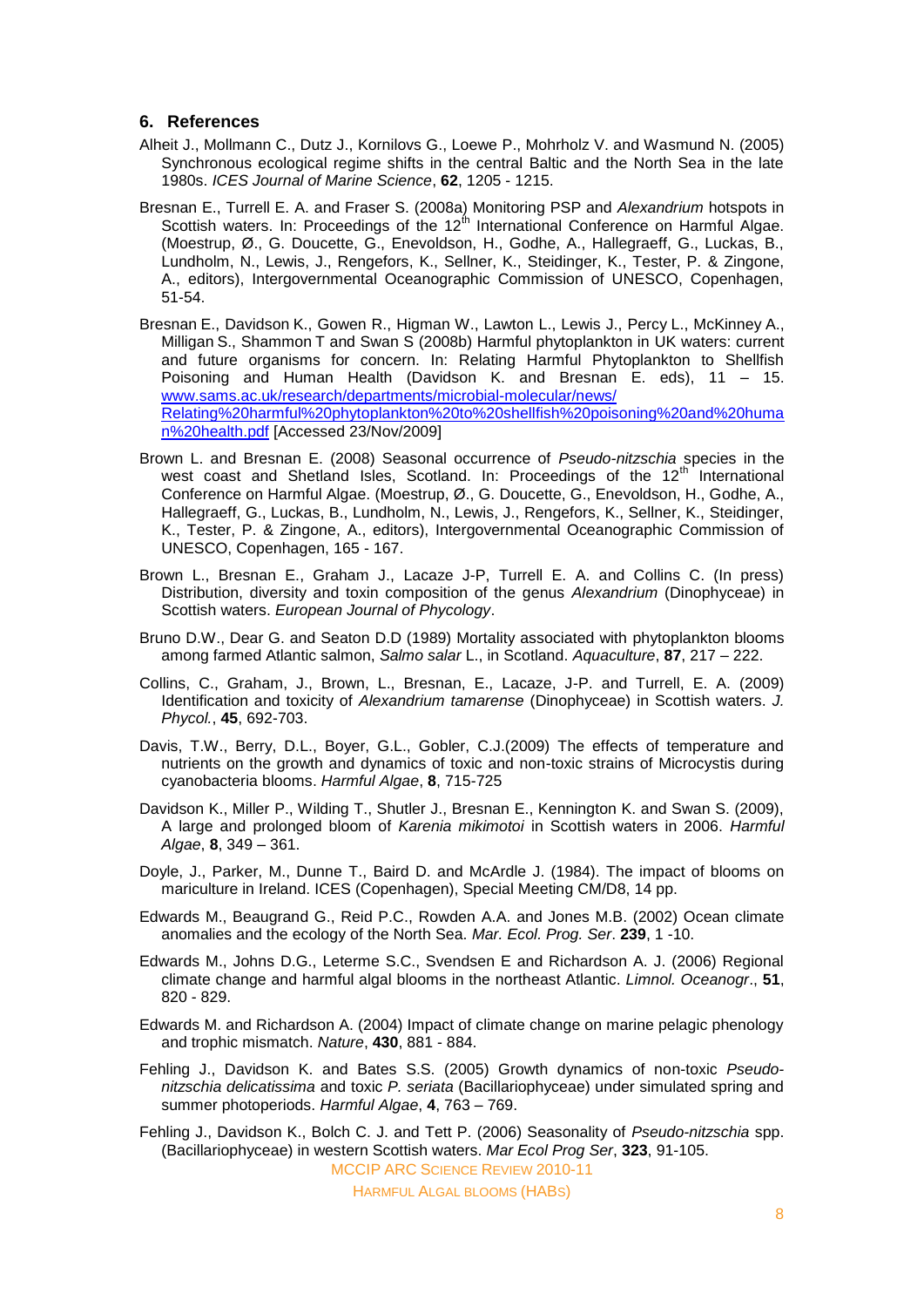- Fehling J., Green D. H., Davidson K., Bolch C. J. and Bates S. S. (2004). Domoic acid production by *Pseudo-nitzschia seriata* (Bacillariophyceae) in Scottish waters. *Journal of Phycology*, **40** (4), 622-630.
- Gowen, R.J., Lewis J. and Bullock A.M. (1982) A flagellate bloom and associated mortalities of farmed salmon and trout in Upper Loch Fyne. Scottish Marine Biological Association Internal Report No. 71,15 pp.
- Gowen, R.J., R. Raine, M. Dickey-Collis and M. White. (1998). Plankton distributions in relation to physical oceanographic features on the southern Malin Shelf, August 1996. *ICES Journal of Marine Science*, **55**, 1095-1111.
- Hátún H., Payne M.R., Beaugrand G., Reid P.C., Sandø A.B., Drange H., Hansen B., Jacobsen J.A. and Bloch D. (2009) Large bio-geographical shifts in the north-eastern Atlantic Ocean: From the subpolar gyre, via plankton, to blue whiting and pilot whales. *[Progress in Oceanography](http://www.sciencedirect.com/science/journal/00796611)*, **80**, 149-162.
- Holligan P.M., Williams P.J. leB., Purdie D. and Harris R.P. (1984) Photosynthesis, respiration and nitrogen supply of plankton populations in stratified, frontal and tidally mixed shelf waters. *Mar. Ecol. Prog. Ser.*, **17**, 201 – 213.
- Jackson, J.B.C. (2008) Ecological extinction and evolution in the brave new ocean. Proceedings of the National Academy of Sciences of the United States of America 105, Issue SUPPL. 1, 12 August 2008, Pages 11458-11465.
- Jones K.J., Ayres P., Bullock A. M., Roberts R. J. and Tett P. (1982) A red tide of *Gyrodinium aureolum* in sea lochs in the Firth of Clyde and associated mortality of pond reared salmon. *J. Mar. Biol. Ass. U.K.*, **63**, 771 – 982.
- Kelly-Gerreyn B.A., Qurban M.A., Hydes D. J., Miller P. and Fernand L. (2004). Coupled "Ferry Box" ship of opportunity and satellite observations of phytoplankton succession across European Shelf Sea and Altantic ocean. In International Council for the Exploration of the Sea (ICES) Annual Science Conference, Vigo, Spain, CM/P: 28.
- McDermott, G. and R. Raine 2006. The Dinoflagellate Genus *Ceratium* in Irish Shelf Seas. The Martin Ryan Institute, Galway, Ireland. 86pp.
- Naselli-Flores, L., Barone, R., Chorus, I., Kurmayer, R(2007) Toxic cyanobacterial blooms in reservoirs under a semiarid Mediterranean climate: The magnification of a problem *Environmental Toxicology,* **22**, 399-404.
- Percy, L.A. (2006) An investigation of the phytoplankton of the Fal Estuary, UK and the relationship between the occurrence of potentially toxic species and associated algal toxins in shellfish. PhD, University of Westminster, UK.
- Pingree R.D., Pugh P.R., Holligan P.M., Forester G.R. (1975) Summer phytoplankton blooms and red tides along tidal fronts in approaches to the English channel. *Nature*, **258**, 672 – 677.
- Potts G.W. and Edwards J.M. (1987) The impact of a *Gyrodinium aureolum* bloom on inshore young fish populations. *J. Mar. Biol. Ass. U.K.*, **67**, 293 – 297.
- Roberts R.J., Bullock A.M., Turner M., Jones K. and Tett P. (1983) Mortalities of *Salmo gairdneri* exposed to cultures of *Gyrodinium aureolum*. *J. Mar. Biol. Ass. U.K*., **63**, 741 – 743.
- Rost B., Zondervan I. and Wolf Gladrow D. (2008) Sensitivity of phytoplankton to future changes in ocean carbonate chemistry: current knowledge, contradictions and research directions. *Mar. Ecol. Prog. Ser.*, **373**, 227 - 237.
- Silke, J., O"Beirn, F., and Cronin, M. (2005) *Karenia mikimotoi*: An exceptional dinoflagellate bloom in Western Irish Waters, Summer 2005. Marine Environment and Health Series No. 21. Marine Institute Ireland
- Stobo L.A., Lacaze J-P, Scott A.C, Petrie J. Turrell E.A. (2008) Surveillance of algal toxins in shellfish from Scottish waters. *Toxicon,* **51**, 635–648.